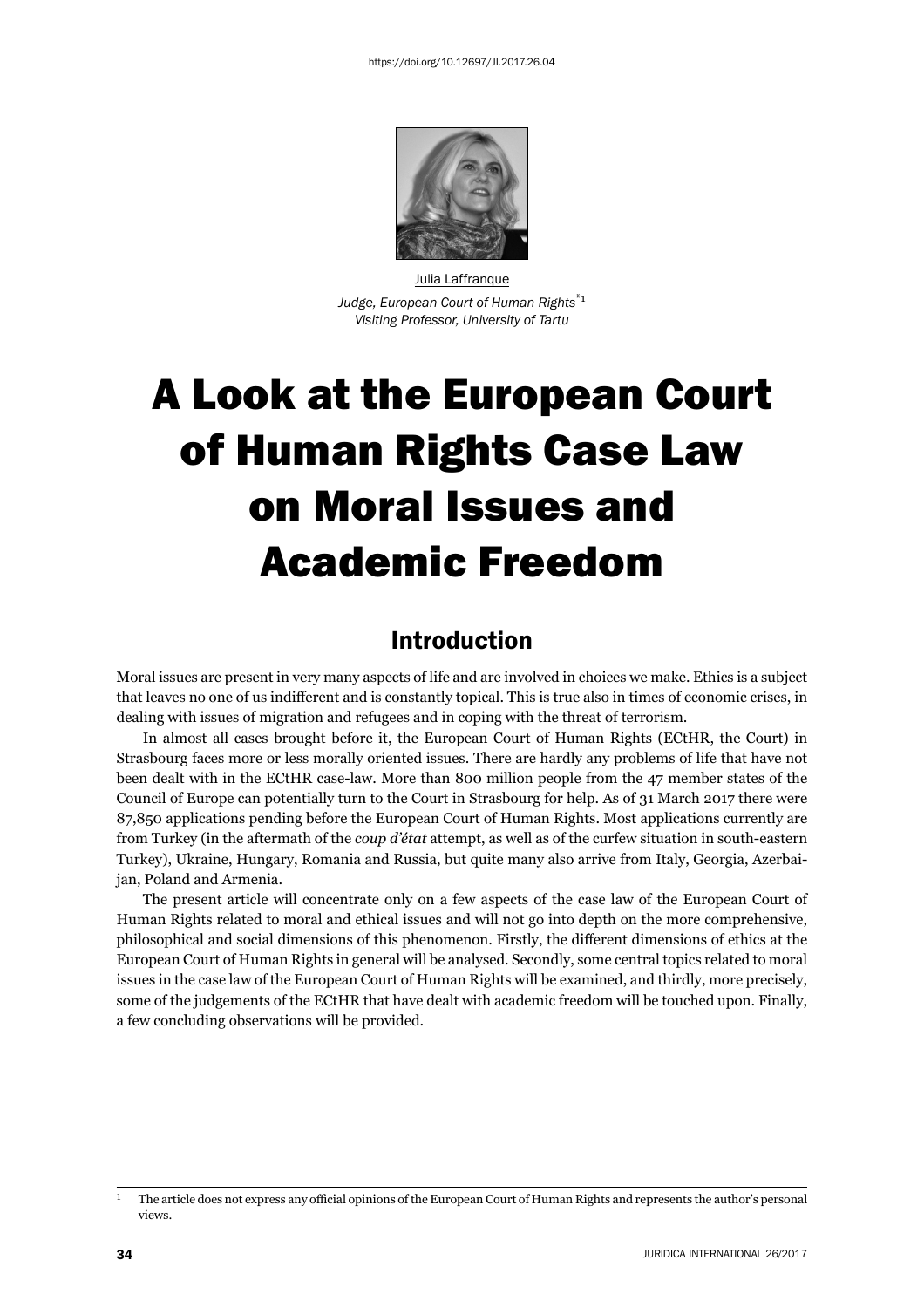Julia Laffranque

## 1. A few remarks about the different dimensions of ethics at the European Court of Human Rights

Ethics in the European Court of Human Rights can be considered to have at least three dimensions:

- a. On one hand, the first dimension of ethics in the Court is the common ethical grounds and European values on which the ECtHR decisions are often based;
- b. On the other hand, the second dimension of the ethics consists of some differences in ethical grounds in cases where no European consensus on a given issue seems to exist. Ethics may then be used as a valid reason for leaving the decision-making within the margin of appreciation of the member states of the Council of Europe;
- c. And the third dimension of ethics in the Court is the independence, impartiality and internal ethics of the ECtHR and its judges. The European Court of Human Rights itself needs to be human and ethical in order to deal with important human rights issues.

#### 1.1. Common ethical values in Europe

As to the first dimension, the common ethical grounds, then, it is clear that certain ethical grounds are inherent to human rights. The Court has the authority to apply and interpret one of the most important human rights protection instruments in the world: the European Convention on Human Rights (Convention) of 1950, which came into force in 1953. The core of the Convention and its protocols is the right to life and prohibition of torture. Also important are the prohibition of slavery and forced labour, right to liberty and security, right to respect for private and family life and right to education and free elections, as well as procedural rights to a fair trial, effective remedy and no punishment without law. Furthermore, the Convention and its protocols guarantee several freedoms, such as freedom of thought, conscience and religion; freedom of expression; and freedom of assembly and association. These human rights documents (the Convention and its protocols) also protect property and prohibit discrimination as well as abolish the death penalty. Some of these rights are absolute, such as prohibition of torture and inhuman and degrading treatment. Others may be restricted, but these restrictions are only allowed if they are prescribed by law, necessary in democratic society and proportionate.

It is true that life has changed a lot since the 1950s and the Court, as indeed the rest of the world, finds itself facing new issues of developments in society, bioethics and technologies (such as adoption of children by same-sex parents, artificial procreation, the right to euthanasia, freedom of speech on the Internet and many others). In several cases, domestic law lags behind reality and offers no answers to questions of this kind, so people come to the European Court of Human Rights in Strasbourg, where the judges will need to find answers. This is why the European Court of Human Rights has developed a doctrine of looking at the Convention as a living instrument and has interpreted the Convention in light of the modern society and its developments dynamically.\*2 For instance, the ECtHR has found that the right to private life also includes the protection of the environment.\*3 Along the same lines, the Court has created case law on protecting social rights that were not covered by the Convention.

And yet, according to the principle of subsidiarity<sup> $*4$ </sup>, it is first and foremost for the States of the Council of Europe themselves, including their domestic judiciaries, to guarantee the good protection of human rights. The Court only steps in if respect for human rights has not been achieved on national level.

#### 1.2. Differences in ethical values in Europe

This brings us to the second dimension of ethics in the ECtHR. Here the question arises of whether the States may sometimes restrict the human rights in relying on their traditions, on ethical and/or moral grounds, or there is enough consensus in Europe on certain issues, such as, for example, same-sex marriages or

<sup>&</sup>lt;sup>2</sup> E.g., *Tyrer v. UK,* 25.04.1978, p. 31, Series A, no. 26, and *Christine Goodwin v. UK* [GC], no. 28957/95, p. 75, ECHR 2002-VI.

E.g., *Guerra and Others v. Italy, nos.* 116/1996/735/932, 19.2.1998.

<sup>&</sup>lt;sup>4</sup> *Belgian Linguistic* (merits), 23.07.1968, Series A, no. 6, p. 35, §10 in fine.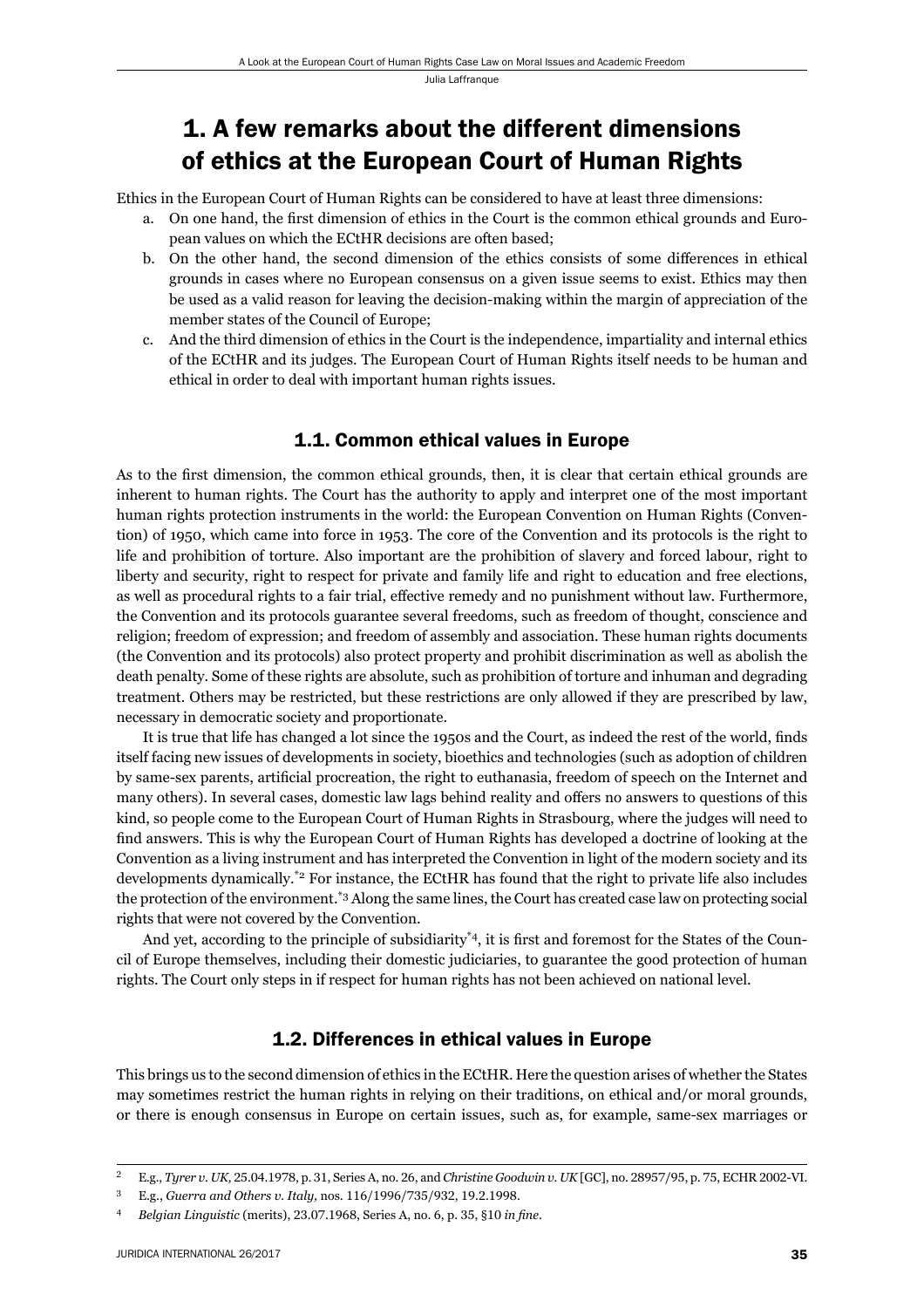surrogate mothers. Where there is no consensus, ethics and sensitive moral issues can be one of the reasons to leave this question to be decided on national level, without taking a final pan-European position, provided that the national situation is not manifestly breaching human rights. However, if consensus exists, then this common trend can be used by the European Court of Human Rights in order to push through certain all-European ethical moral standards without it necessarily creating them itself. This technique avoids the Court being criticised for not having respected the identity of these States, because the States anyhow have a certain consensus on certain ethical issues.\*5 Nevertheless, it cannot avoid the fact that for some commentators the case-law of the Court may seem too conservative and for others again too liberal. It is important that the European Court of Human Rights avoid trying to please anybody; instead, it must remain faithful to the Convention standards.

#### 1.3. Ethical values in the Court

This is why the third aspect of ethics in the Court is very vital: the ethics of decision-making within the European Court of Human Rights – the issues of conviction and emotions on one hand and responsibility and rationality on the other, finding the right balance between generalisation and deciding an individual case. One of the former judges of the ECtHR has said that the Court is like a jazz player; it improvises, but within the given limits.\*6 On 23 June 2008 the Plenary of the European Court of Human Rights adopted a resolution on judicial ethics, which stresses the importance of independence, impartiality, integrity, diligence and competence, as well as discretion of judges.\*7 The judges of the European Court of Human Rights are free to express their separate opinions if they do not agree with the majority judgement.

## 2. Some central topics related to moral issues in the case-law of the European Court of Human Rights

#### 2.1. Human dignity and ethics

In order to develop the second part of this article, it is necessary to write a few words about human dignity, as this is closely connected with ethics.

Human dignity is, along with equality and liberty, a complicated, complex and vague concept, as pointed out by law professor Aharon Barak\*8, former president of the Supreme Court of Israel. The Convention does not mention *expressis verbis* human dignity, but it is included prominently in several later Council of Europe conventions, notably the Revised European Social Charter and the Convention on Human Rights and Biomedicine.

Interpretations of the former European Commission of Human Rights and the Court, particularly of Article 3 of the Convention, which prohibits torture and inhuman and degrading treatment and punishment, have drawn extensively on the concept of human dignity as a basis for the decisions.<sup>\*9</sup> The first references to human dignity appeared in the decision of the European Human Rights Commission in the *East African Asians v. United Kingdom* case in the 1970s, where the racial discrimination the applicants were subjected to constituted an infringement of their human dignity, which in the particular circumstances of the case (citizens of the United Kingdom from its colonies and UK passport-holders of Asian origin were not admitted to the UK) amounted to degrading treatment.<sup>\*10</sup> The first reference by the European Court of Human Rights to human dignity was in 1978 in a judgement in the case *Tyrer v. UK*, \*11 in which corporal

<sup>11</sup> Cited above.

<sup>&</sup>lt;sup>5</sup> Jan Christian Urban, Freiheitsbeschränkungen aus Gründen von Ethik und Moral in Europa, Tectum: 2015, siehe auch: http://www.schleyer-stiftung.de/pdf/pdf\_2012/leipzig\_2012/Urban\_Jan.pdf. S. (1.5.2017), S. 2.

Anatoly Kovler (Russia) during a judicial reflection meeting, 25.6.2012 (non-official records).

Available on the website of the Court: http://www.echr.coe.int/Documents/Resolution\_Judicial\_Ethics\_ENG.pdf (1.5.2017).

Aharon Barak, Human dignity: constitutional value and constitutional right, Cambridge University Press, 2015. – DOI: https://doi.org/10.1017/CBO9781316106327.

<sup>ɺ</sup> *Christopher McCrudden*, Human Dignity and Judicial Interpretation of Human Rights, The European Journal of International Law (EIJL) (2008), Vol. 19, No. 4, pp. 655-724, on p. 683. – DOI: https://doi.org/10.1093/ejil/chn043.

<sup>&</sup>lt;sup>10</sup> *East African Asians v. United Kingdom*, 3 E.H.R.R. 76, 15.12.1973.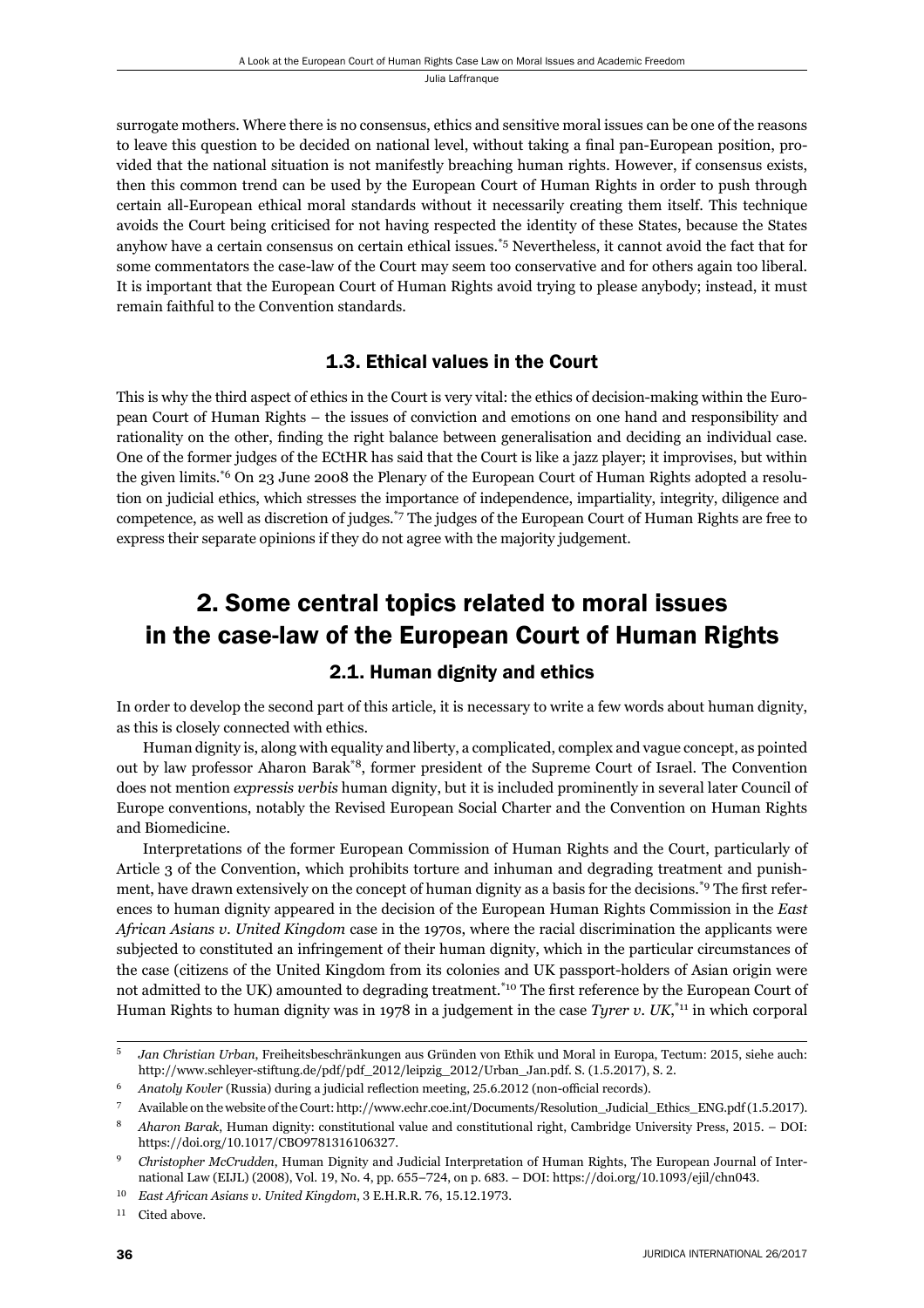punishment, administered as part of a judicial sentence, birching (i.e., caning) the then 15-year-old applicant, who had to take down his trousers and underpants, was held to be contrary to the Convention and an assault on a person's dignity and physical integrity. Since then, dignity has been drawn on in the context of the right to a fair hearing, the right not to be punished in the absence of a legal prohibition, the prohibition of torture and the right to private life. The European Court of Human Rights now regards human dignity as underpinning all of the rights protected by the Convention.

#### 2.2. Beginning of life and moral issues

Most of the central topics related to moral issues that the Court has to tackle are connected with the beginning and end of life. The cases involving reproductive rights before the ECtHR have dealt with access to a lawful abortion, embryo donation and scientific research, home birth, medically assisted procreation, precautionary measures to protect a newborn baby's health, prenatal medical tests, sterilisation operations and forced sterilisations, surrogacy and an unborn child's right to life.

In a case called *Vo v. France*, owing to a mix-up with another patient, with the same surname, the applicant's amniotic sack was punctured, making a therapeutic abortion necessary.\*12 She maintained that the unintentional killing of her child should have been classified as manslaughter. The Court held in 2004 that there had been no violation of the right to life. It found that it was not currently desirable or possible to rule on whether an unborn child was a person under protection of the European human rights convention. And there was no need for a criminal-law remedy; remedies already existed in allowing the applicant to prove medical negligence and to seek compensation.

In *A., B. and C. v. Ireland* the Court found in 2010 that Ireland had failed to implement the constitutional right to a legal abortion.\*13 There had therefore been a violation of the right to respect for private and family life with regard to one applicant whose cancer was in remission, because she was unable to establish her right to a legal abortion either through the courts or via the medical services available in Ireland. The Court noted the uncertainty surrounding the process of establishing whether a woman's pregnancy posed a risk to her life and that the threat of criminal prosecution had a 'significant chilling effect' both on doctors and on the women concerned.\*14

Three years earlier, in *Evans v. United Kingdom* the ECtHR found that since the issue of when the right to life began came within the State's margin of appreciation, given the lack of European consensus, the embryos created by the applicant and her former partner did not have a right to life.\*15 The Court held that when the embryos were destroyed in accordance with national law because there was no longer consent of the applicant's former partner to use them, there had been no violation of the right to life.

However, in the case *Dickson v. United Kingdom*, later in the same year, 2007, the Court held that there had been a violation of the right to respect for private and family life as a fair balance had not been struck between the competing public and private interests.<sup>\*16</sup> In this case, the applicant, who was a prisoner with a minimum 15-year sentence to serve for murder, was refused access in the UK to artificial insemination facilities to enable him to have a child with his wife, who had little chance of conceiving after his release. The European Court of Human Rights did not agree with UK authorities.

On the other hand, in *S.H. and Others v. Austria*, in 2011 the Court concluded that there had been no violation of the right to respect for private and family life in a case that concerned two Austrian couples wishing to conceive a child through IVF and ovum donation.<sup>\*17</sup> The Court noted that, although there was a clear trend across Europe in favour of allowing gamete donation for *in vitro* fertilisation, the emerging consensus was still under development and was not based on settled legal principles. Austrian legislators had tried, among other things, to avoid the possibility that two women could claim to be the biological mother of the same child. They had approached carefully a controversial issue involving complex ethical questions. Besides, Austria had not banned individuals from going overseas for infertility treatment unavailable in Austria.

<sup>12</sup> *Vo v. France*, no. 53924/00 [GC], 8.7.2004.

<sup>13</sup> *A., B. and C. v. Ireland, no.*  $25579/05$  [GC], 16.12.2010.

<sup>14</sup> A., B. and C. v. Ireland (cited above), §254.

<sup>15</sup> Evans v. United Kingdom, no. 6339/05 [GC], 10.4.2007.

<sup>16</sup> *Dickson v. United Kingdom*, no. 44362/04 [GC], 4.12.2007.

<sup>17</sup> S.H. and Others v. Austria, no. 57813/00 [GC], 3.11.2011.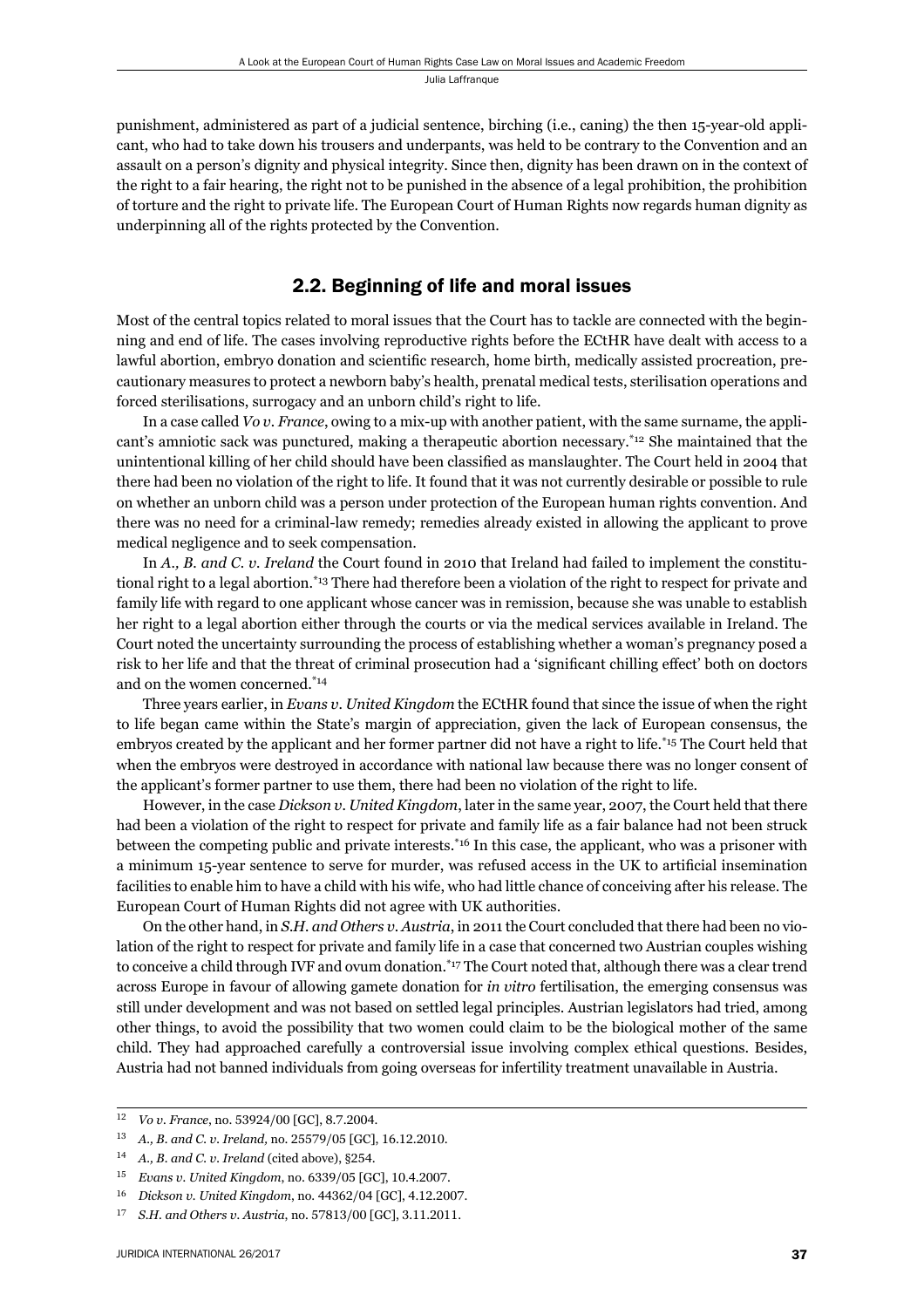More recently, in the cases *Mennesson and Others v. France* and *Labassee v. France*, in 2014, which involved the refusal to grant legal recognition in France to parent–child relationships that had been legally established in the United States between children born as a result of surrogacy treatment and the couples who had had the treatment, the Court held that there had been no violation of the parents' right to respect for their family life,\*18 but that there had been a violation of the children's right to respect for their private life.

However, in *Paradiso and Campanelli v. Italy*, the Court, itself admitting that it dealt with an ethical issue, held, by eleven votes to six, that there had been no violation of Article 8 (on the right to respect for private and family life) of the European Convention on Human Rights.\*19 The case pertained to the placement in social-service care of a nine-month-old child who had been born in Russia under a gestational surrogacy contract, entered into with a Russian woman by an Italian couple who had no biological relationship with the child. The Court concentrated on surrogacy instead of the proportionality of the measure, which consisted of taking the baby away from the couple and giving the child to others for adoption.<sup>\*20</sup> The Court observed that the facts of the case touch on ethically sensitive issues – adoption, the taking of a child into care, medically assisted reproduction and surrogate motherhood – in connection with which Member States enjoy a wide margin of appreciation.\*21

Another Italian case, *Parrillo v. Italy* involved a ban under Italian law that prevented the applicant from donating to scientific research embryos obtained from an *in vitro* fertilisation that were not destined for a pregnancy.<sup>\*22</sup> The Court, which was called upon for the first time to rule on this issue, held in August 2015 that the right to respect for private and family life set forth in the Convention was applicable in this case under its 'private life' aspect, as the embryos in question contained the applicant's genetic material and accordingly represented a constituent part of her identity. However, later, in *Paradiso and Campanelli*, the Court concluded that Italy was also to be given considerable room for manoeuvring (a 'wide margin of appreciation') in the field of embryo donations on this sensitive question, as confirmed by the lack of a European consensus and the international texts on this subject.

It is interesting that in another recent case, *Dubská and Krejzová v. The Czech Republic*, which involved home births and a legal ban on midwifes assisting in home delivery, the Court has, on the contrary, not found the issue at stake to be of a particular moral nature.<sup>\*23</sup> The Court stated the following:

While the question of home birth does not as such raise acutely sensitive moral and ethical issues (see, by contrast, *A, B and C v. Ireland*, cited above), it can be said to touch upon an important public interest in the area of public health. Moreover, the responsibility of the State in this field necessarily implies a broader boundary for the State's power to lay down rules for the functioning of the health-care system, incorporating both State and private health-care institutions. In this context the Court notes that the present case involves a complex matter of health-care policy requiring an assessment by the national authorities of expert and scientific data concerning the risks of hospital and home births. In addition, general social and economic policy considerations come into play, including the allocation of financial means, since budgetary resources may need to be shifted from the general system of maternity hospitals to the provision of a framework for home births.\*24

#### 2.3. End of life and moral issues

As far as **the end of life** is concerned, in one of the first judgements of the Court on this subject, *Pretty v. United Kingdom*, the Court in 2002 held that there had been no violation of the right to life, finding that the right to life could not, without a distortion of language, be interpreted as conferring the diametrically opposite right, namely a right to die.\*25

<sup>&</sup>lt;sup>18</sup> Mennesson and Others v. France, no. 65192/11, 26.6.2014, and Labassee v. France, no. 65941/11, 26.6.2014.

<sup>&</sup>lt;sup>19</sup> *Paradiso and Campanelli v. Italy*, no. 25358/12 [GC], 24.1.2017; see e.g., §§ 182, 184, 194, 201, 203.

<sup>&</sup>lt;sup>20</sup> See also the joint dissenting opinion of judges *Lazarova Trajkovska, Bianku, Laffranque, Lemmens and Grozev* regarding the same judgement.

<sup>&</sup>lt;sup>21</sup> *Paradiso and Campanelli v. Italy* (cited above), §194.

<sup>&</sup>lt;sup>22</sup> *Parrillo v. Italy*, no. 46470/11 [GC], 27.8.2015.

<sup>&</sup>lt;sup>23</sup> Dubská and Krejzová v. The Czech Republic, nos.  $28859/11$  and  $28473/12$  [GC], 15.11.2016.

<sup>&</sup>lt;sup>24</sup> Dubská and Krejzová v. The Czech Republic (cited above), §182. See also, critical of the majority judgement, the dissenting opinion of judges *Sajo, Karakas, Nicolaou, Laff ranque and Keller*.

<sup>&</sup>lt;sup>25</sup> *Pretty v. United Kingdom, no.* 2346/02, 29.4.2002.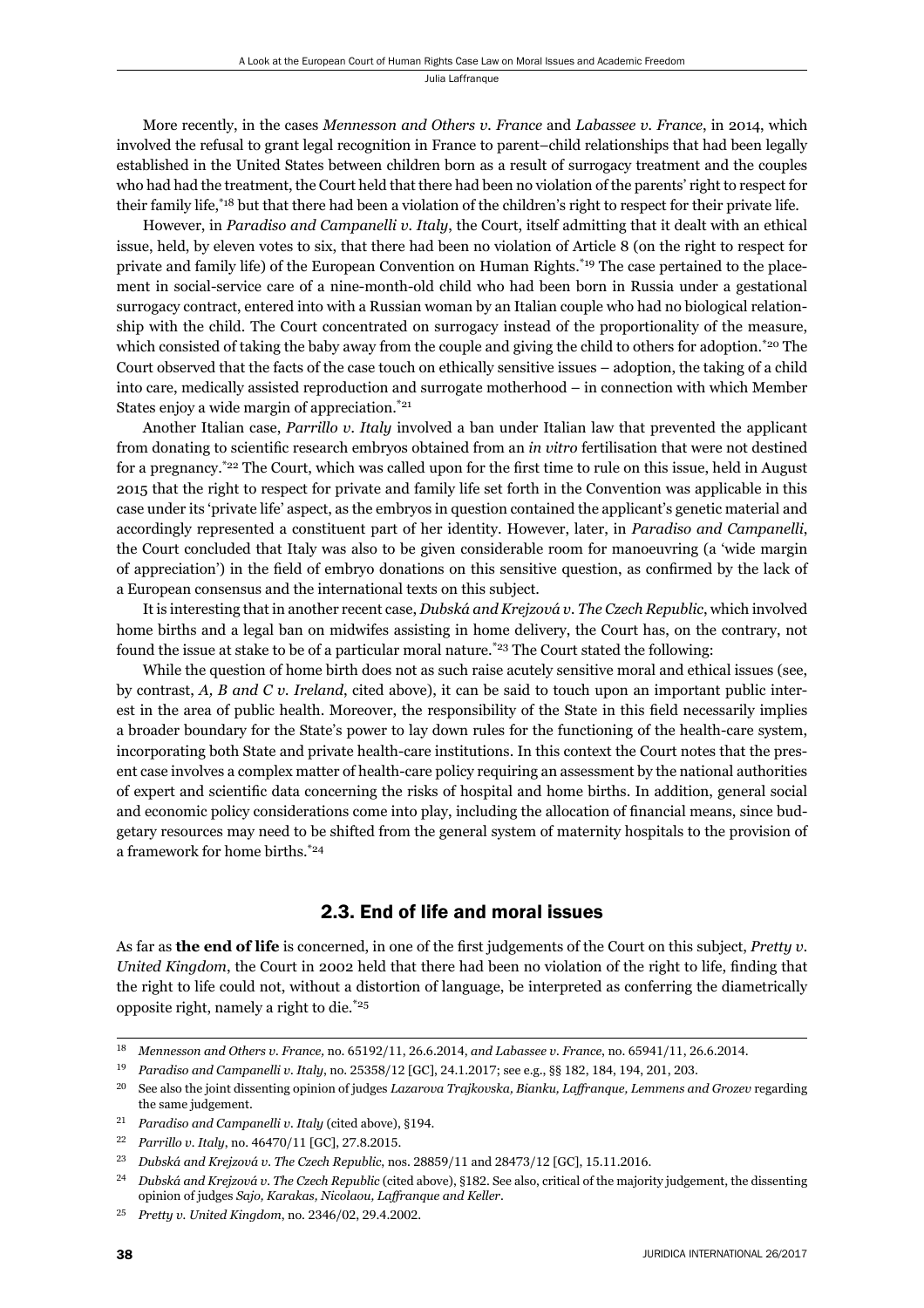In this case, the applicant was dying of motor neurone disease, a degenerative disease affecting the muscles for which there is no cure. Given that the final stages of the disease are distressing and undignified, she wished to be able to control how and when she died. Because of her disease, the applicant could not commit suicide alone and wanted her husband to help her. But, although it was not a crime in English law to commit suicide, assisting a suicide was.

In subsequent cases, the Court has noted that the Member States of the Council of Europe were far from having reached a consensus with regard to the right of an individual to choose how and when to end his life.\*26

However, in 2012 the Court found in *Koch v. Germany* that Germany had violated a procedural aspect of the right to private and family life by refusal of its courts to examine the merits of the complaint of an applicant who wished to help his wife, who suffered a serious disease, to obtain a lethal dose of a drug in order to commit suicide at home in Germany.\*27

In a recent judgement, in *Lambert and Others v. France* in June 2015, the Court held that there would not be a violation of the right to life in the event of implementation of the French *Conseil d'État* judgement that confirmed the lawfulness of the decision of a panel of medical doctors to discontinue the artificial nutrition and hydration of Vincent Lambert.<sup>\*28</sup> Vincent Lambert had sustained a head injury in a road-traffic accident in 2008 and in a result of that became tetraplegic. The Court once more observed that there was no consensus among Member States in favour of permitting the withdrawal of life-sustaining treatment. In that sphere the States must be afforded a margin of appreciation. The Court was, further, keenly aware of the importance of the issues raised in the case, which pertained to extremely complex medical, legal and ethical matters. In the circumstances of the case, the Court reiterated that it was primarily for the domestic authorities to verify whether the decision to withdraw treatment was compatible with the domestic legislation and the Convention, and to establish the patient's wishes. In said case, an in-depth examination of all aspects had been carefully conducted in France by the highest-ranking medical and ethical bodies.

As in many cases of this kind, the case was heard by the Grand Chamber and the Court was not unanimous, with dissenting opinions voiced.

In its decision in the case *Gard and Others v. the United Kingdom*\*29, the European Court of Human Rights on 27.6.2017, by a majority, endorsed in substance also the approach of the domestic courts and declared the application inadmissible by a final decision. Consequently, the Court also lifted the interim measure it had granted previously under Rule 39 of its Rules of Court. The case concerned Charlie Gard, a baby suffering from a rare and fatal genetic disease. In February 2017, the treating hospital sought a declaration from the domestic courts as to whether it would be lawful to withdraw artificial ventilation and provide Charlie with palliative care. Charlie's parents also asked the courts to consider whether it would be in the best interests of their son for him to undergo experimental treatment in the USA. The domestic courts in the United Kingdom concluded that it would be lawful for the hospital to withdraw life-sustaining treatment because it was likely that Charlie would suffer significant harm if his present suffering were prolonged without any realistic prospect of improvement and that the experimental therapy would be of no effective benefit. In the proceedings before the ECtHR, Charlie's parents argued – on their own behalf and that of their son – under Article 2 (on the right to life) that the hospital had blocked access to life-sustaining treatment (in the USA) for Charlie and under Article 5 (on the right to liberty and security) that, in consequence, he had been unlawfully deprived of his liberty. They further alleged under articles 6 (on the right to a fair trial) and 8 (on the right to respect for private and family life) that the domestic court decisions amounted to unfair and disproportionate interference with their parental rights. The Court bore in mind the considerable room for manoeuvring ('wide margin of appreciation') left to the authorities in the sphere related to access to experimental medication for the terminally ill and in cases raising sensitive moral and ethical issues, reiterating that it was not for the Court to substitute itself for the competent domestic authorities. From this perspective, the Court gave weight to the fact that a domestic legal framework – compatible with the Convention – was available for governing both access to experimental medication and withdrawal of life-sustaining treatment. Furthermore, the domestic court decisions had been meticulously argued, thorough and reviewed at three levels of jurisdiction with clear and extensive reasoning giving relevant and

<sup>&</sup>lt;sup>26</sup> E.g., Haas v. Switzerland, no. 31322/07, 20.1.2011.

<sup>&</sup>lt;sup>27</sup> *Koch v. Germany*, no. 497/09, 19.7.2012.

<sup>&</sup>lt;sup>28</sup> *Lambert and Others v. France, no.*  $46043/14$  [GC], 5.6.2015.

<sup>&</sup>lt;sup>29</sup> *Gard and Others v. the United Kingdom, no.* 39793/17, 27.6.2017.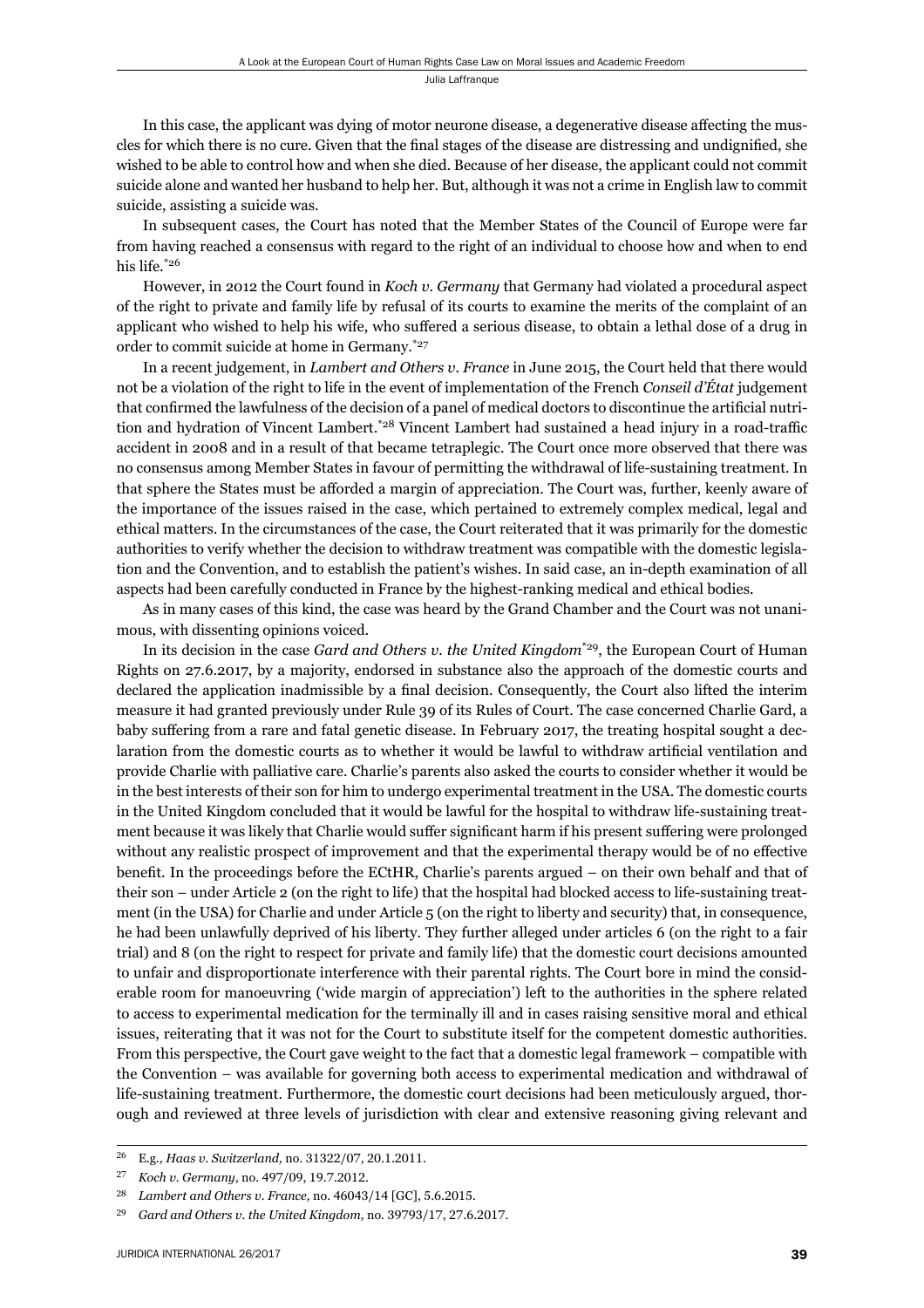sufficient support for the conclusions; the domestic courts had direct contact with all those concerned; it was appropriate for the hospital to approach the courts in the UK in the event of doubts as to the best decision to take; and, lastly, the domestic courts had concluded, on the basis of extensive, high-quality expert evidence, that it was most likely Charlie was being exposed to continued pain, suffering and distress and that undergoing experimental treatment with no prospects of success would offer no benefit, and continue to cause him significant harm.

In *Paposhvili v. Belgium*, the Court did, however, reach a Grand Chamber judgement unanimously\*30, in a case involving an order for Paposhvili's deportation to Georgia, issued together with a ban on re-entering Belgium. Unfortunately, the applicant died before the end of proceedings in the ECtHR. Nevertheless, the Court examined the case and held, unanimously, that there would have been a violation of Article 3 (prohibition of inhuman or degrading treatment) of the European Convention on Human Rights if Paposhvili had been removed to Georgia without the Belgian authorities having assessed the risk faced by him in light of the information on his state of health and the existence of appropriate treatment in Georgia, and also a violation of Article 8 (right to respect for private and family life) if Paposhvili had been removed to Georgia without the Belgian authorities having assessed the impact of removal on the applicant's right to respect for his family life in view of his state of health.

These examples are just a drop of water in the sea of ethical problems examined by the Court in Strasbourg.

#### 2.4. Other topics related to moral issues in the European Court of Human Rights case-law

The following topics can be mentioned as examples pointing to areas in which ethics and moral issues play an important role in front of the ECtHR:

Firstly, of course, the most serious human rights violations in general create moral problems: involvement of state authorities in killing and torturing people, tolerating torture and inhuman treatment, human trafficking, even slavery – problems that regrettably still exist in many European countries.

Then, another context for moral issues is the arbitrary deprivation of liberty in its own right, which can be combined with so many other factors, such as the victims being people who have participated in peaceful demonstrations or journalists who have been reporting on elections.

Next are the social, moral, family-rights and health issues, in which matters of poverty and human dignity are of importance. Can a pensioner in Russia who struggles to make ends meet with his/her retirement income apply to the Court for reason of suffering inhuman and degrading treatment? The Court has said yes but has not yet found a violation.\*31

As for family matters, parental rights, the best interests of a child and children's rights, cases of child abduction are to be emphasised. Must the Latvian courts examine a psychological report about a child whose mother has brought her child back to her mother's land (Latvia) before sending the child back to her father in Australia, where the child was forbidden to speak Latvian to her mother? The Court has answered yes.\*32

As far as the recognition of homosexual partnerships is concerned, this question was raised: Can Greece allow registered partnership for heterosexual couples but forbid it for homosexual couples? The Court has said no – homosexuals enjoy the same right to private life and family as others\*33 – but the Court has not yet made a pronouncement as far as same-sex marriages are concerned, finding that there is no European consensus on the matter. Discrimination based on HIV-positive status has also caused ethical questions: the Court has condemned countries where employers have discriminated against employees because of their HIV infection, such as Russia and Greece, which refused a residence permit solely on account of the applicant's HIV infection.\*34

Let us consider two examples involving private life and ethical choices wherein the Court did not see a problem: on 8 October 2015, the European Court of Human Rights in the case *Macalin Moxamed Sed* 

<sup>30</sup> *Paposhvili v. Belgium*, no.  $41738/10$  [GC], 13.12.2016.

<sup>&</sup>lt;sup>31</sup> *Larioshina v. Russia* (dec.), no. 56869/00, 23.4.2002; *Budina v. Russia* (dec.), no. 45603/05, 18.6.2009.

<sup>32</sup> *X v. Latvia*, no. 27853/09 [GC], 26.11.2013.

<sup>33</sup> *Vallianatos and Others v. Greece*, nos. 29381/09 32684/09 [GC], 7.11.2013.

<sup>34</sup> See e.g., *Kiyutin v. Russia*, no. 2700/10, 10.03.2011, and *I.B. v. Greece*, no. 552/103, 10.2013.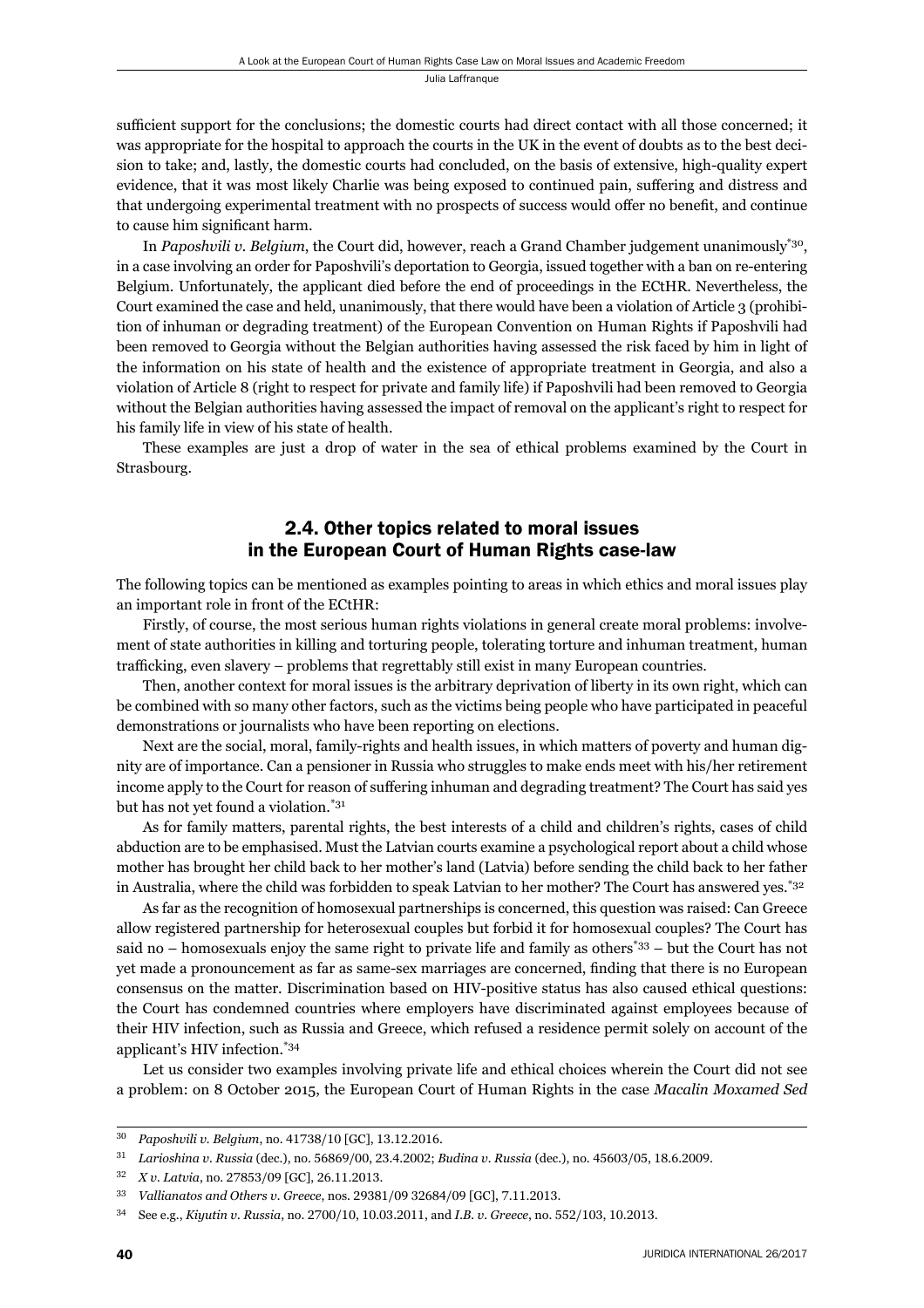*Dahir v. Switzerland* unanimously declared the application inadmissible.\*35 The case involved a request by the applicant, a Somali and Swiss national, to change her surname on the grounds that the Swiss pronunciation of the name produced words with an offensive meaning in her mother tongue, Somali – namely, meanings such as 'rotten skin' and 'toilets'. The applicant had sought the possibility of using different spellings of her name but had been denied this in Switzerland. The European Court of Human Rights found, in assessing the possible breach of the applicant's private-life rights, the fact that the language in which offensive meaning was produced was Somali and not one of the national languages of the country where she lived, Switzerland, to be key. The applicant was therefore not comparable to persons whose names gain a ridiculous or humiliating meaning in a more common language such as the national languages of Switzerland.

In 2009 the Court dismissed an application of a family who argued that introducing an obligatory course in ethics in Berlin violated their freedom of religion. The Court confirmed that the purpose of the ethics course was independent from the cultural, ethical, religious or ideological background of the pupils; it dealt with general ethical issues; and it did not prevent the family from educating their children according to their convictions.\*36

Further issues with moral aspects are related to religion, such as those of Crucifixes and headscarves in public schools or prohibition to wear a burka in public places. The Court has allowed Crucifix display in Italian public schools on ethical-religious-art-historical grounds.\*37 On the other hand, the Court has emphasised that applying the principle of 'living together' was a legitimate aim for the French law forbidding wearing a burka in public places in France, particularly as the State had a wide margin of appreciation as regards this general policy question on which there were significant differences of opinion.<sup>\*38</sup>

Another set of examples is that related to the controversial rights of prisoners and prison conditions as well as the fight against and prevention of terrorism. The Court has been faced with applications from prisoners who suffer under degrading prison conditions and has ruled many times to urge Member States to improve their situation, calling, for example, on the UK to abandon its blanket ban on prisoners voting.\*39 The Court has also heard applicants who have been victims of terrorist attacks and helped them on their way to finding justice and proper investigation on national level.<sup>\*40</sup> On the other hand, the Court has also ruled on the rights of terrorists or terrorism suspects, as in rendition cases.\*41 The delicate issue of terrorism prevention involves what measures to take and when. For example, what about general wire-tapping in connection with terrorism prevention?

A further very sensitive topic concerns refugees and migrants. The Court has pointed out the prohibition of inhuman and degrading treatment of asylum-seekers and warned States to examine individual applications and circumstances case by case.\*42

Then there are conflicts of a political nature and armed conflicts that find their way to the Court, such as inter-state applications, between, for example, Cyprus and Turkey, Georgia and Russia or Ukraine and Russia.

Another bundle of problems is found in the economic power and violation of human rights by big private companies and other enterprises; often these issues are connected with ethics and also, for example, with protection of the environment (pollution by big companies causing health problems to their employees and people who live in the neighbourhood). States can also have obligations to avoid violation of the Convention by private persons and enterprises. Sometimes the property rights involve ethical dilemmas, especially in the framework of privatisation or nationalisation and eviction.

Last but not least is freedom of expression: the Court has considered freedom of expression a cornerstone of democracy, and it has considered journalism and media a 'public watchdog'\*43 and has protected

<sup>&</sup>lt;sup>35</sup> Macalin Moxamed Sed Dahir v. Switzerland, (dec.) no. 12209/10, 15.9.2015.

<sup>36</sup> *Appel-Irrgang and Others v. Germany* (dec.), no. 45216/07, 6.10.2009.

<sup>37</sup> *Lautsi and Others v. Italy, no.*  $30814/06$  [GC], 18.3.2011.

<sup>38</sup> *SAS v. France*, no. 43835/11 [GC], 1.7.2014.

<sup>39</sup> *Hirst v. United Kingdom (2), no.*  $74025/01$  [GC], 6.10.2005.

 $^{40}$  E.g., *Tagayeva and Others v. Russia*, nos. 26562/07, 14755/08, 49339/08, 26562/07, 14755/08 and 49339/08, 13.4.2017.

<sup>&</sup>lt;sup>41</sup> El Masri v. FYRM, no. 39630/09 [GC], 13.12.2012.

ɵɳ See, e.g., *M.S.S. v. Belgium and Greece* [GC], no. ɴɱɷɺɷ/ɱɺ, ɳɱ.ɲ.ɳɱɲɲ, and *Tarakhel v. Switzerland*, no. ɳɺɳɲɸ/ɲɳ [GC], 4.11.2014.

<sup>&</sup>lt;sup>43</sup> See *Bladet Tromsø and Stensaas v. Norway*, no. 21980/93 [GC], §§ 59 and 62, ECHR 1999-III, and *Pedersen and Baadsgaard v. Denmark, no. 49017/99* [GC], §71, ECHR 2004-XI.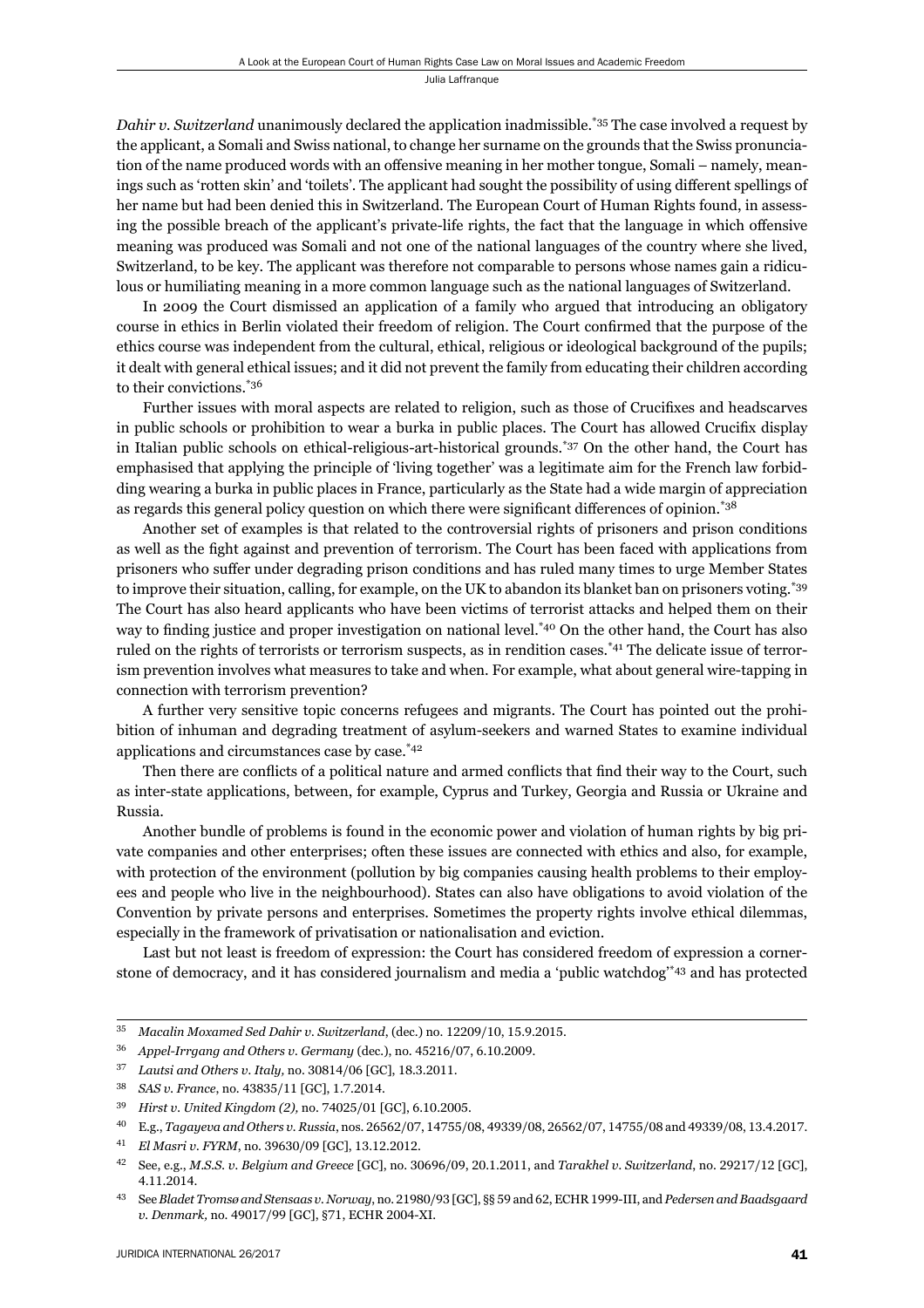also the imparting of ideas that may be shocking. Restrictions of freedom of expression must always be interpreted very strictly and are only allowed if they are necessary, for instance, for the protection of health or morals. Yet the media plays an increasingly important role not only in enlightenment and supporting freedom of thought but also in sometimes violating privacy rights. It goes without saying that ethics in journalism is extremely important. Furthermore, new forms of media on the Internet and in the digital world, such as social media (Facebook, blogging, etc.) have become increasingly widespread. The Court was confronted with this kind of issue for the first time in the case *Delfi v. Estonia*, where the Court found in June 2015 that there had been no violation of applicant company Delfi 's right to impart information although it had been found liable in domestic courts for displaying anonymous user comments on its website with the nature of hate speech and speech inciting violence against a certain individual.\*44 The European Court of Human Rights agreed with the Estonian courts.

One can also see ethical issues related to procedural and trial rights: ethics of lawyers and prosecutors, investigators, experts and judges in order to guarantee a fair trial. Finally, procedure and judgements that have been based on ethical values have no meaning if they are not subject to implementation. This is why the Court has repeatedly held that a fair trial does not end with a judgement but also entails the execution of judgements, because rights must be not only theoretical – they must be not illusory but real and enforceable.\*45

# 3. Selected judgements of the European Court of Human Rights related to freedom of research and the responsibility of researchers and universities

#### 3.1. The essence of academic freedom and morals

Academic freedom and autonomy to exercise it is essential for development of creativity, critique and scientific capacity. It is essential for democratic society in general; it is one of the indicators of how democratic a society is. As three judges of the European Court of Human Rights have expressed in a joint concurring opinion,

[t]here is no Chinese wall between science and a democratic society. On the contrary, there can be no democratic society without free science and free scholars. This interrelationship is particularly strong in the context of social sciences and law, where scholarly discourse informs public discourse on public matters.\*46

International human rights law protects academic freedom generally as independently and interdependently derived from freedom of expression and the right to education.\*47

Over time, the European Court of Human Rights has been confronted with issues touching upon cultural rights: the right to artistic expression, to cultural and linguistic identity, to seek historical truth. In the case *Leyla Sahin v. Turkey*, in 2005, the Court confirmed that the right to education applies also to higher and university education.\*48

Of course, the Court has underlined the importance of academic freedom. According to it, academic freedom 'comprises the academics' freedom to express freely their opinion about the institution or system in which they work and freedom to distribute knowledge and truth without restriction'.\*49 Referring

<sup>44</sup> Delfi AS v. Estonia, no. 64569/09 [GC], 16.6.2015.

ɵɶ See, e.g., *Case Relating to Certain Aspects of the Laws on the Use of Languages in Education in Belgium*, ECtHR nos. 1474/62 et al., 13.7.1968, §§ 3 and 4; *Marckx v. Belgium*, ECtHR, no. 6833/74, 13.06.1979, §31.

ɵɷ Joint concurring opinion of judges *Sajo, Vucinic and Kuris*, judgement in *Mustafa Erdogan and Others v. Tukrey*, no. 346/04 39779/04, 27.5.2014.

ɵɸ *Robert Quinn, Jesse Levine*, Intellectual-HRDs and claims for academic freedom under human rights law, The International Journal of Human Rights, 2014, Vol. 18, Nos. 7-8, pp. 898-920, on p. 913. - DOI: http://dx.doi.org/10.1080/13642987. 2014.976203.

<sup>&</sup>lt;sup>48</sup> *Leyla Sahin v. Turkey*, no.  $44774/98$  [GC], 10.11.2005.

<sup>&</sup>lt;sup>49</sup> *Sorguç v. Turkey*, no. 17089/03, 23.06.2009, §35.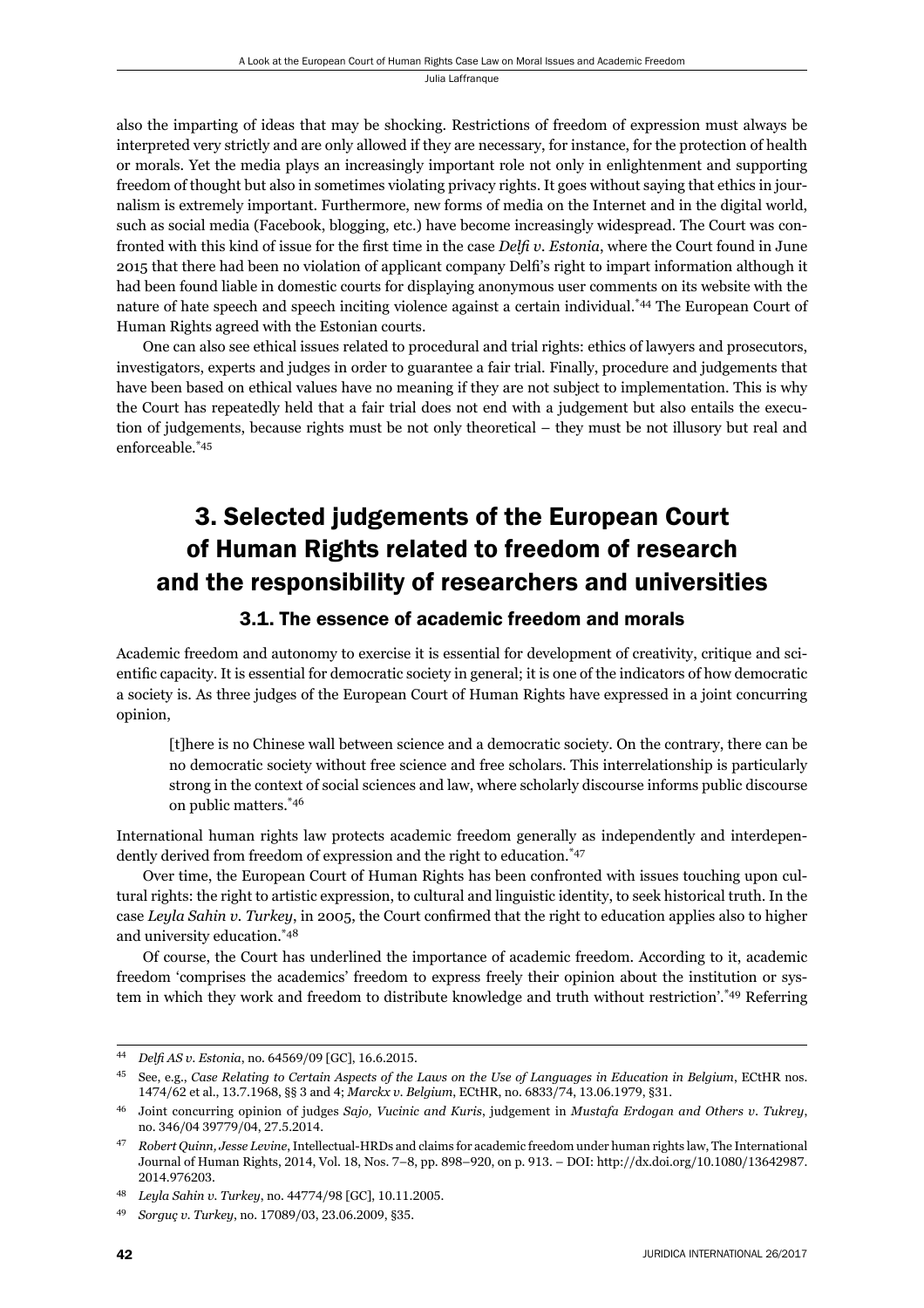to Recommendation 1762 (2006) of the Parliamentary Assembly of the Council of Europe, on academic freedom and university autonomy, the Court has stated that academic freedom in research and in training should guarantee freedom of expression and of action, freedom to disseminate information and freedom to conduct research and distribute knowledge and truth without restriction. Academic freedom covers even controversial or unpopular views, in the areas of research, professional expertise and scholarly competence. The Court must submit to careful scrutiny any restrictions on the freedom of academics to carry out research and to publish their findings.

#### 3.2. Classical cases at the European Court of Human Rights involving academic freedom

Classical cases of academic freedom before the Court have involved the right to impart freely ideas on university life (recruitment, elections and management) during university meetings and conferences. There have also been cases about academic views and critique related to certain subject matter in academic form in specialised journals related to the field of research of scholars who express their views, but even beyond that **academic freedom may not be limited to debates in scholarly journals**, debates in academic settings and teaching only but covers also academics' addresses to **the general public** – of which, by the way, academics themselves are also part. Sometimes the violations of academic freedom go beyond violations of freedom of expression and can consist, for example, in **confiscating certain scientific works or forbidding them from being published**, or even in some cases **ordering restrictions of travel** and hindering the free movement of higher-education personnel as with **forbidding foreign lecturers to enter the country** for reason of views expressed previously. Furthermore, violations can occur in the framework of recruitment – for instance, in the form of refusal to consider job applications of lecturers because of their views and statements. In extreme cases, academic-freedom violations can be manifested also in arbitrary detention of scholars for views they have expressed. The European Court of Human Rights has disapproved of all these kinds of violations.

An issue related to academic freedom is the question of how research results will be used and to whom the information about these results can be passed; it is related to privacy rights, data protection and copyright, as well as ownership issues.

There can also be other aspects of university life that have a link to academic freedom, such as legislation imposing entrance examinations and *numerus clausus* in certain disciplines.

In 2009 the Court found a violation of academic freedom in the case S*orguç v. Turkey*, where a university lecturer was ordered to pay damages for having, at a scientific conference, distributed a document criticising the procedures for recruiting and promoting assistant lecturers.\*50

In a more recent judgement, of October 2015 in the case *Kharlamov v. Russia,* the Court found that a university's right to reputation under the European Convention on Human Rights is more limited than that of an individual.\*51 The case centred on a civil action on defamation brought against a university professor in physics, by his employer, Orel State Technical University, after the professor expressed at a university-wide conference the view that the university's governing body could not be considered legitimate, on account of shortcomings in the election procedure. The court decided that the domestic courts, in their decisions against the professor, had failed to take into account the specific features of academic relations and failed to strike a fair balance between the need to protect the university's reputation and Kharlamov's freedom to express his opinion on the organisation of academic life.

In another rather recent judgement, from 2014, in the case *Mustafa Erdogan and Others v. Turkey*, the Court found a violation of academic freedom.\*52 The case involved a complaint by a law professor, editor and publisher that they were ordered by the Turkish courts to pay damages to three judges of the Constitutional Court for insulting them in a law journal article that reported on a decision dissolving a political party. The Court stated that members of the judiciary acting in an official capacity should expect to be subject to wider limits of acceptable criticism than ordinary citizens. Both the context (fierce public debate on the Constitutional Court's rulings) in which the article had been written and the form (a quasi-academic

ɶɱ Cited above.

<sup>51</sup> *Kharlamov v. Russia*, no. 27447/07, 8.10.2015.

ɶɳ *Mustafa Erdogan and Others v. Turkey* (cited above).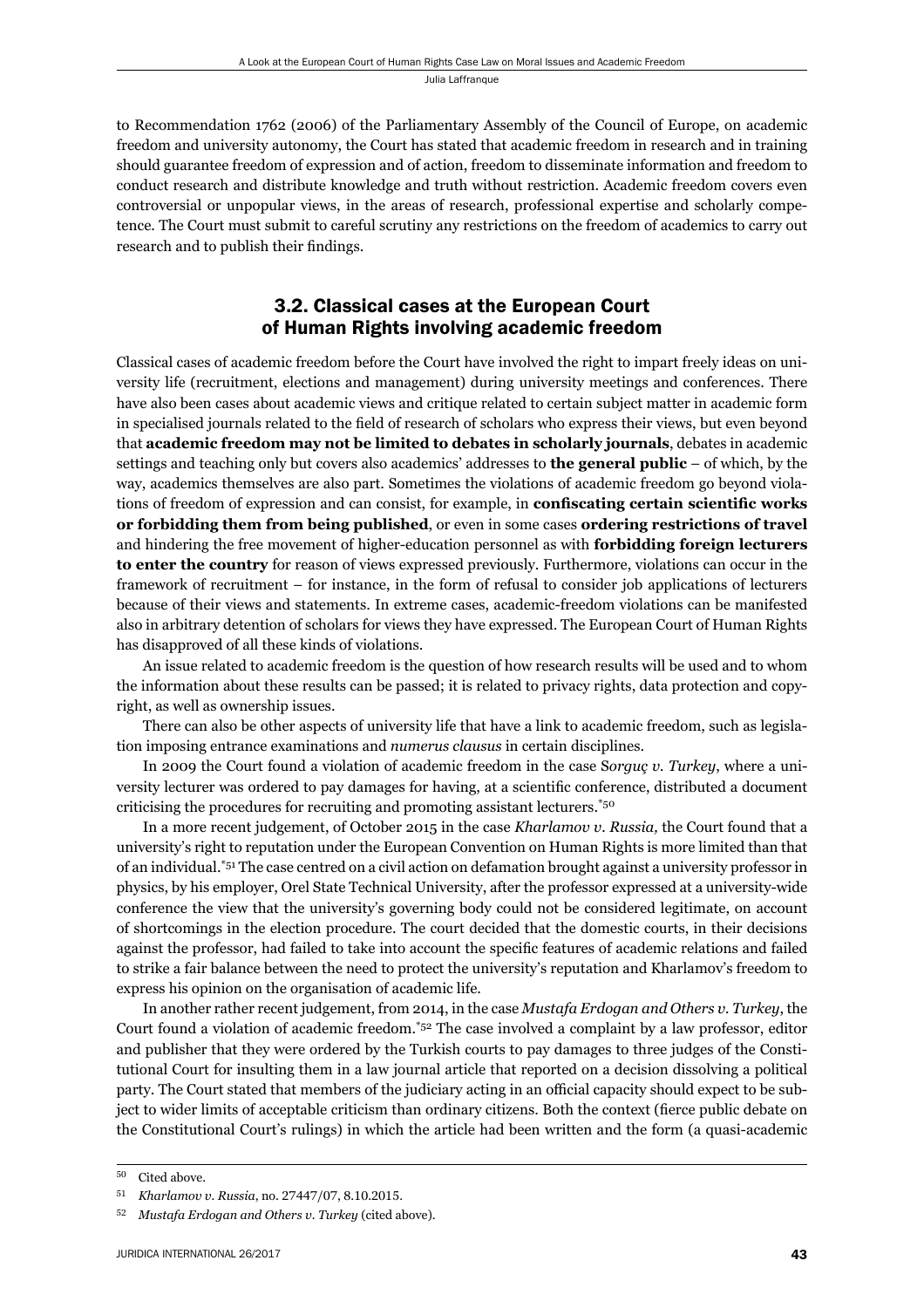Julia Laffranque

journal, not a popular newspaper) used had not been given sufficient consideration by the national courts in the defamation proceedings against the applicants.

In a freedom of expression case, *Hasan Yazıcı v. Turkey*, ruled on in 2014, the Court was indirectly confronted with issues of plagiarism.\*53 In this case, the applicant, Hasan Yazıcı, had been ordered to pay damages for defamation of an influential academic whom he had accused of plagiarism in an article in a daily newspaper. Yazıcı, an academic himself and former head of the ethics committee of the Turkish Academy of Sciences, accused a prominent academic and former president of the Higher Education Council, Professor I.D., of plagiarising another professor's work to write one of his books. The subject matter of the article was the establishment of an ethics committee by the Higher Education Council in order to tackle plagiarism in academia, and was thus topical. The national courts ordered Yazıcı to pay the professor compensation, finding that the allegations of plagiarism were untrue and amounted to insult. The Court stated that it is not its task to rule on the issue of the veracity of the applicant's allegations of plagiarism. Rather, its examination of the issue is essentially from the standpoint of Convention conformity, the relevance and sufficiency of the reasons given by the domestic courts and the procedural guarantees applied.

#### 3.3. Other types of academic-freedom cases and procedural rights at the European Court of Human Rights

The importance of academic freedom has also been stressed in relation to the seizure of a book that reproduced a doctoral thesis on the 'star' phenomenon. The domestic court had ordered the seizure on the grounds that it infringed the personality rights of a very well-known pop singer in Turkey.\*54 The ECtHR found a violation of the freedom of expression of the author of the book, because domestic courts failed to give any reasons for the seizure.

The Court has also weighed the freedom of expression over the right to private life and found no violation of the right to private life in the case *Aksu v. Turkey* in 2012.\*55 In this case, the applicant, Mustafa Aksu, a Turkish national of Roma origin, complained that passages in a government-funded academic book about Roma and definitions in two dictionaries were offensive and discriminatory, reflected anti-Roma sentiment and humiliated them by describing them as Gypsies and living from pick-pocketing. But the ECtHR held that in the particular circumstances of the case, the authorities had taken all the necessary steps to comply with their obligation to protect the applicant's effective right to respect for his private life as Roma but had also taken into account principles related to academic freedom.

The judgement in *Cox v. Turkey*, from 2010, addresses a new aspect of academic freedom of expression, that of a foreign university lecturer, and its consequences for leave to enter and remain in a Contracting State. The applicant, an American lecturer who had taught on several occasions in Turkish universities and had expressed opinions on Kurdish and Armenian questions, was banned from re-entering Turkey on the grounds that she would undermine 'national security'. The Court found a violation of freedom of expression.\*56

Freedom of academic expression protected by the European Convention on Human Rights also entails procedural safeguards for professors and lecturers. In the case of *Lombardi Vallauri v. Italy*\*57, the Council of the Law Faculty of the Catholic University of Milan refused to consider a job application by a lecturer who had taught philosophy of law there for more than twenty years on annual renewable contracts, on the grounds that the Congregation for Catholic Education had not given its approval and instead had simply noted that certain statements by the applicant were 'clearly at variance with Catholic doctrine'. The European Court of Human Rights observed that the Faculty Council had not informed the applicant, or made an assessment, of the extent to which the allegedly unorthodox opinions he was accused of holding were reflected in his teaching activities, or of how they might, in consequence, affect the university's interest in providing an education based on its own religious beliefs. Therefore, the Court concluded that the university's interest in providing an education based on Catholic doctrine could not extend so far as to undercut the very essence of the procedural safeguards.

<sup>53</sup> Hasan Yazıcı v. Turkey, no.  $40877/07$ , 15.4.2014.

<sup>54</sup> See Sapan v. Turkey, no.  $44102/04$ , 8.6.2010.

<sup>55</sup> Aksu v. Turkey, no. 4149/04 41029/04 [GC], 15.3.2012.

 $56$  *Cox v. Turkey*, no. 2933/03, 20.5.2010.

 $^{57}$  *Lombardi Vallauri v. Italy*, no. 39128/05, 20.10.2009.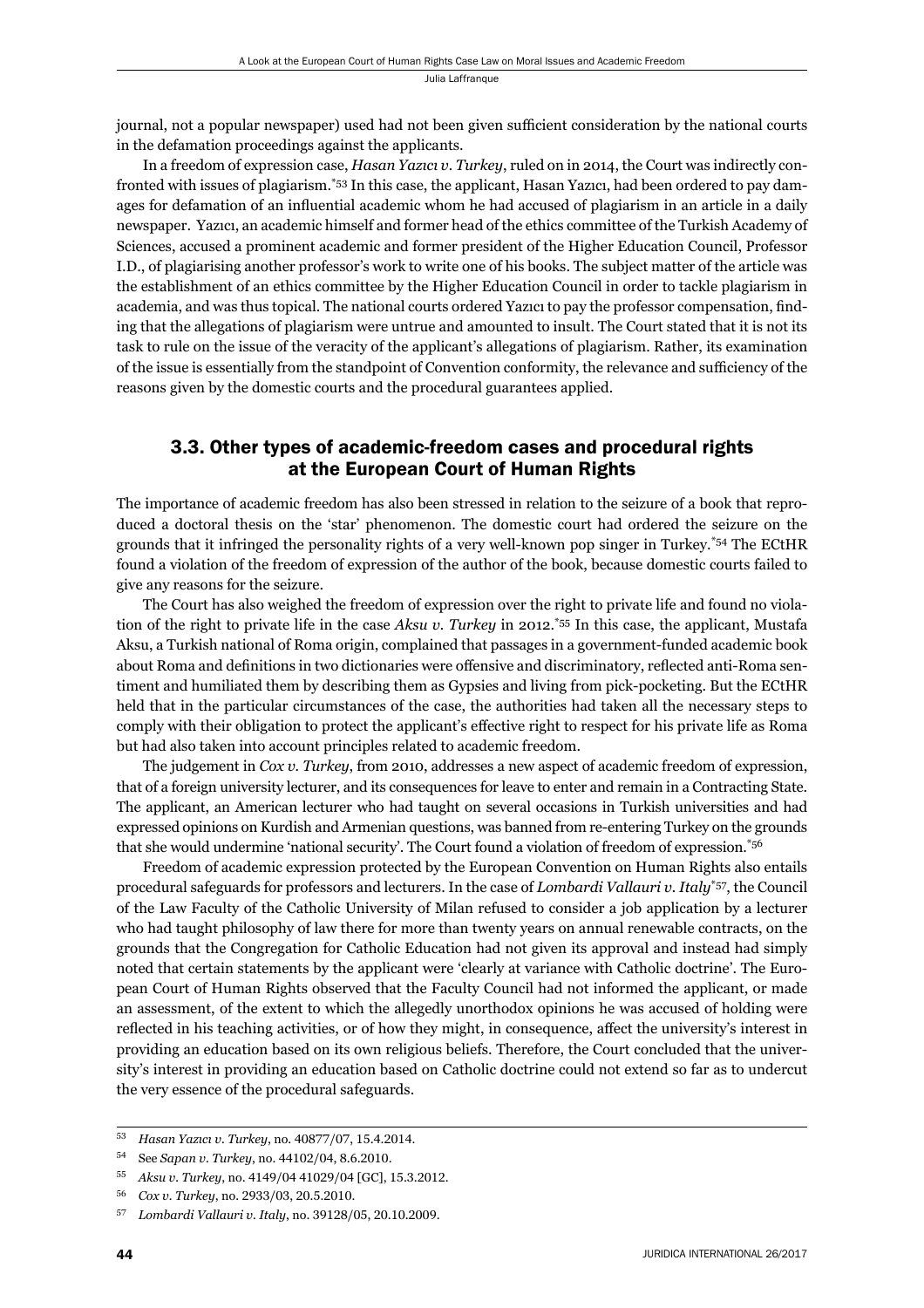On the contrary, in the judgement in the case *Fernández Martínez v. Spain*, of 2014\*58, the Court held by nine votes to eight that there had been no violation of the right to respect for private and family life of applicant Fernández Martínez. The case pertained to the non-renewal of the contract of a married priest and father of five who taught Catholic religion and ethics, after he had been granted dispensation from celibacy and following an event at which he had publicly displayed his active commitment to a movement opposing Church doctrine. In the ECtHR's view, it was not unreasonable for the Church to expect particular loyalty of religious-education teachers, since they could be regarded as its representatives. Any divergence between the ideas to be taught and the personal beliefs of a teacher could pose a problem of credibility when that teacher actively challenges those ideas.

In the case of *Perinçek v. Switzerland*, the European Court of Human Rights held, by a majority, that there had been a violation of the freedom of expression of applicant Perinçek, a doctor of laws and a Turkish politician who was chairman of the Turkish Workers' Party.\*59 The case centred on the criminal conviction of Perinçek for publicly expressing the view, at public gatherings in Switzerland, that the mass deportations and massacres suffered by the Armenians in the Ottoman Empire in 1915 and the following years had not amounted to genocide. The Court had to strike a balance between the right to freedom of expression of Perinçek and the right to respect for private life of the Armenian community – taking into account the specific circumstances of the case and the proportionality between the means used and the aim intended to be achieved. The Court concluded that it had not been necessary, in a democratic society, to subject Perinçek to a criminal penalty in order to protect the rights of the Armenian community at stake in this case.

#### 3.4. Use of research results and academic freedom

As far as making research materials public is concerned, in a judgement in 2012, in the case *Gillberg v.*  Sweden,<sup>\*60</sup> the Court found that applicant Gillberg, an academic in Sweden, could not rely on his right to privacy and did not have a 'negative' right within the meaning of freedom of expression to refuse to make certain research material belonging to his public employer, Gothenburg University, available. The applicant was convicted in Sweden and given a suspended sentence and a fine for misuse of office in his capacity as a public official, for refusing to grant access to two individuals, under specified conditions, to research conducted by the University of Gothenburg. The ECtHR rejected the claim by Gillberg that he could invoke a right similar to that of journalists of having their sources protected and concluded that the refusal of Gillberg to grant access hindered the free exchange of opinions and ideas on the research in question.

As far as the legislation imposing entrance examination with *numerus clausus* for access to public- and private-sector university courses is concerned (for example, in medicine and dentistry), the European Court of Human Rights found no violation of the right to education in imposing *numerus clausus* in Italy, in the case *Tarantino and Others v. Italy*, in 2013.\*61

## **Conclusions**

In a vast majority of cases, the European Court of Human Rights is confronted with ethical and moral issues. Some of them come down to the very core of human rights and human dignity. On some of these issues, sometimes minimum standards and consensus on European level exists; at other times, it is left for the States to approach ethical questions. The European Court of Human Rights looks at these issues with an open mind and takes into account the dynamics of the development of our society. At the same time, the Court respects, to a certain extent, traditions, history and cultural background as long as it does not result in arbitrary application and in disrespect of human rights. By carefully balancing different rights, as well as public and private interests, the Court sometimes pragmatically seeks out a middle ground. There does not necessarily need to be a 'European ethics', but there certainly exist certain common values and understandings.

<sup>&</sup>lt;sup>58</sup> Fernández Martínez v. Spain, no. 56030/07 [GC], 12.6.2014.

<sup>59</sup> Perinçek v. Switzerland, no. 27510 [GC], 15.10.2015.

<sup>60</sup> *Gillberg v. Sweden, no.*  $41723/06$  [GC], 3.4.2012.

<sup>61</sup> *Tarantino and Others v. Italy, no.* 25851/09 29284/09 64090/09, 2.4.2013.